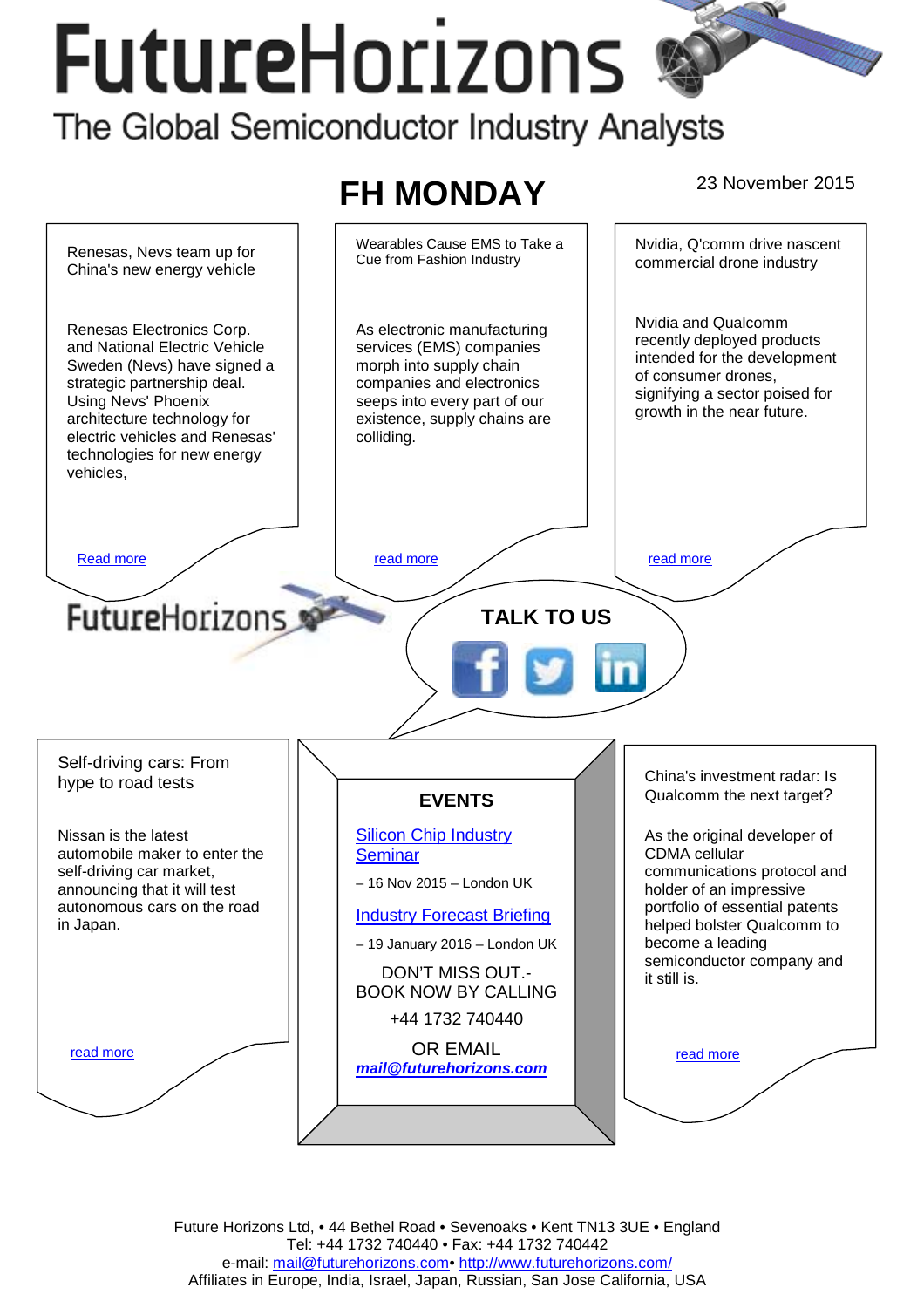## <span id="page-1-0"></span>**Renesas, Nevs team up for China's new energy vehicle market**

Renesas Electronics Corp. and National Electric Vehicle Sweden (Nevs) have signed a strategic partnership deal. Using Nevs' Phoenix architecture technology for electric vehicles and Renesas' technologies for new energy vehicles, the companies will collaborate on the development of various system solutions aimed at China's new energy vehicle market.

In accordance with this established partnership, Renesas and Nevs will officially launch the research and development (R&D) of electric vehicles.

## **Wearables Cause EMS to Take a Cue from Fashion Industry**

As electronic manufacturing services (EMS) companies morph into supply chain companies and electronics seeps into every part of our existence, supply chains are colliding. One of the more obvious current collisions is that of the electronics manufacturing industry and the apparel industry in the field of wearables.

Whether it is the latest crowd-funded project or a volume product like a fitness or activity monitor worn on the wrist, all these products have impacted the way we view manufacturing. And it's not just the traditional apparel industry, the higher end of the fashion industry is also getting involved in technology with companies like Swarovski partnering with technology providers like Misfit to develop solutions for an ever more discerning market. While Fossil, who not only manufacture their own brand but also make watches for various designer brands, have brought a series of smart watches and fitness trackers to the market.

## **Nvidia, Q'comm drive nascent commercial drone industry**

Nvidia and Qualcomm recently deployed products intended for the development of consumer drones, signifying a sector poised for growth in the near future.

The concept, use and fascination with pilotless aircraft seem unbounded. Probably the most well-known drone is the deadly predator made by General Atomics Aeronautical Systems developed in 1994 and used extensively in Afghanistan, Pakistan, Bosnia, Iraq and elsewhere.

One of the largest and scariest drones is the lethal and long-range Northrop Grumman X-47B, a tail-less, strike fighter-sized unmanned aircraft developed for the Navy. It can refuel successfully in air, so it can go anywhere any time.

These man-in-loop drones rely on a remote human operator. Autonomous consumer drones use sensors and cameras to fly without an operator. However, that requires you accept the data frequently and to process it quickly and accurately. It's very compute-intensive, and the processors must be power efficient.

#### **Self-driving cars: From hype to road tests**

Nissan is the latest automobile maker to enter the self-driving car market, announcing that it will test autonomous cars on the road in Japan. The car company joins of growing roster of other players, such as Daimler, which is currently testing self-driving big rigs on German highways, and Tesla Motors, which offers its Autopilot mode on its Model S. In addition to automakers, technology giants Google and Apple are hard at work developing their own vehicles. While Google has been regularly posting (and boasting) about its successes, the famously secretive iPhone maker has ensured Project Titan is shrouded in mystery.

A McKinsey survey released in September that polled 3,000 potential owners in the US, China and Germany found that consumer interest in self-driving vehicles is high, as long as drivers have the option of taking the wheel when they want to. [Still, Thomas Claburn, InformationWeek's editor-at-large, believes it's one thing to be assisted to drive better and another to be made obsolete drivers.

#### **China's investment radar: Is Qualcomm the next target?**

As the original developer of CDMA cellular communications protocol and holder of an impressive portfolio of essential patents helped bolster Qualcomm to become a leading semiconductor company and it still is. However, its reliance on the fast-moving consumer markets also makes its fragile. In fact, some observers think that smartphones and tablets are rapidly joining PCs as former drivers of the semiconductor industry.